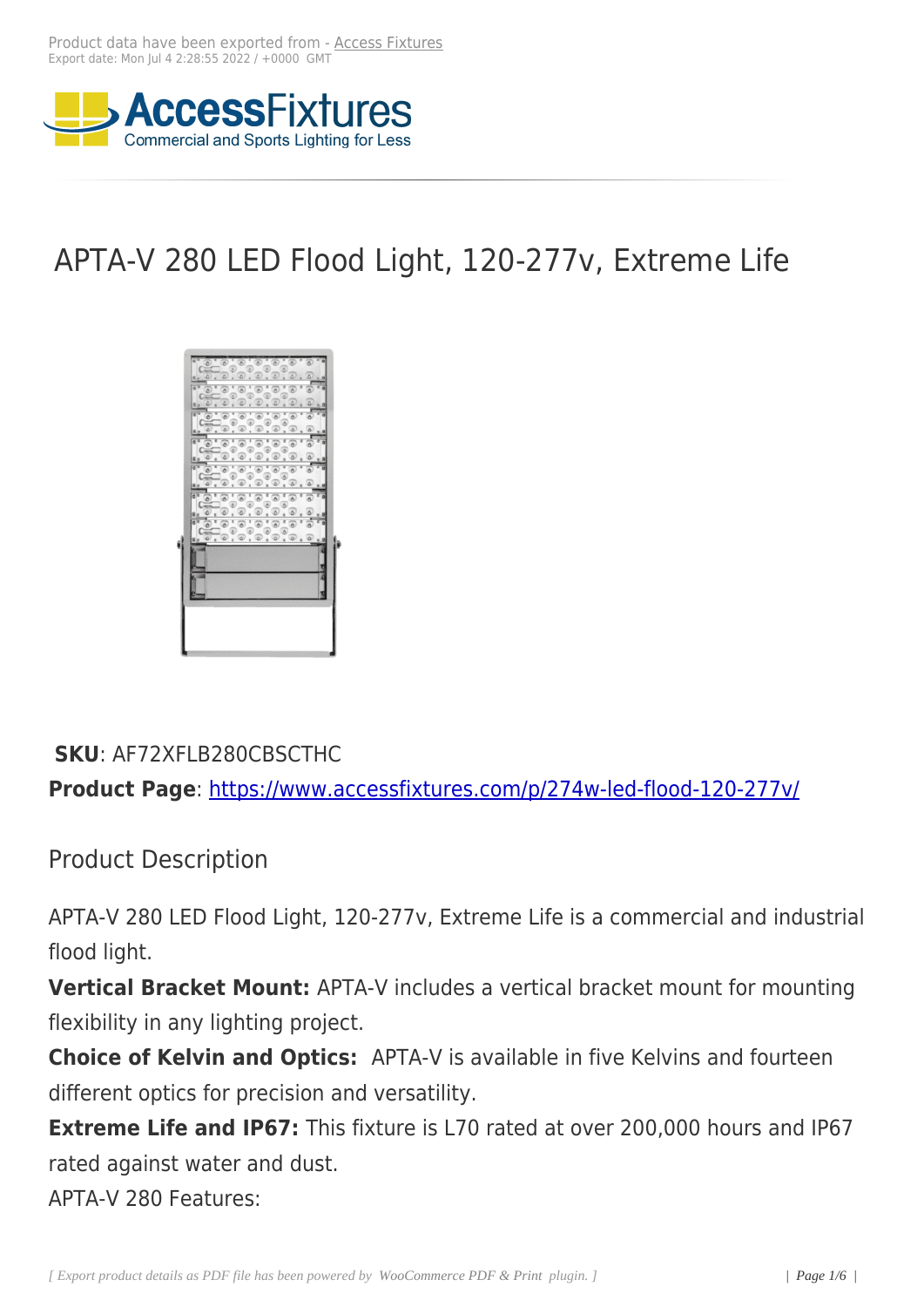274w integrated LED 34,200 lumens - 130 lumens per watt 120-277v IP67 rated and salt-spray certification Die-cast aluminum housing - UL/ CUL/DLC/ LM79/ SAA/ ENEC/ CB/ CE/ ErP/ RoHS/ IK08 L70 life of 200,000+ hours 5 year warranty APTA-V 280 Options: Choice of black, bronze, gray, or white Choice of 2200K, 3000K, 4000K, 5000K or 5700K Choice of 15 optics variations Choice of Color Rendering Index (CRI): 70+, 80+, or 90+

- Dimming - Photocell - Baffles - Marine grade finish Motion sensor Vandal resistant screws Bird spikes - Surge protection

#### Access Fixtures 5-Year Warranty

All Access Fixtures products come with a 5-year warranty. If your product is found to have a manufacturing defect, we will replace components, the entire product, or issue a refund. We stand behind the quality of our products. Our customer service team, located in Worcester, MA, is happy to address any questions, comments, or concerns you may have. Please give us a call at 800-468-9925. Please view Access Fixtures return policy.

Need a Photometric Analysis for Your APTA-V 280 LED Flood Light, 120-277v, Extreme Life Project?

A photometric analysis creates a computer simulation of a particular project. No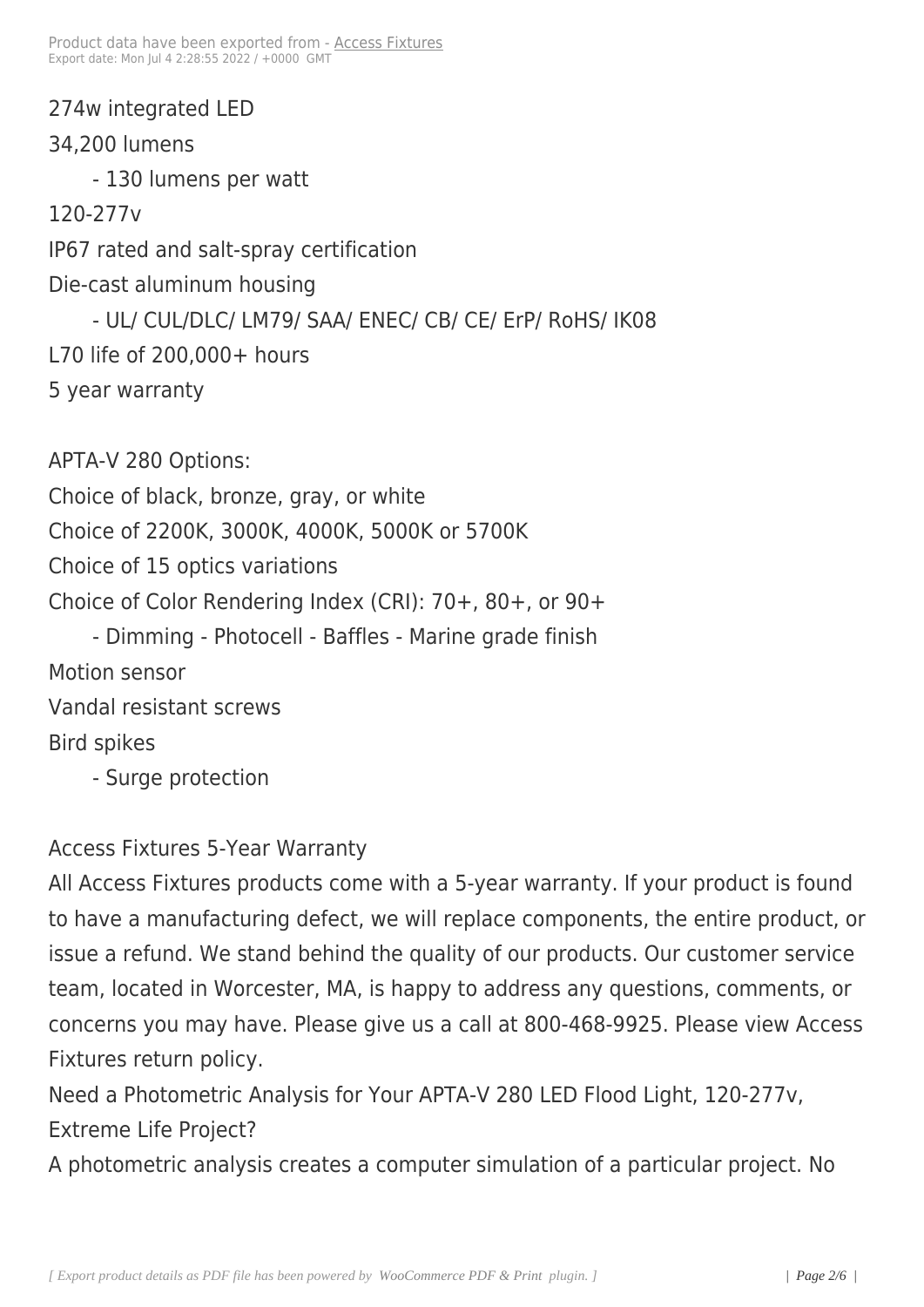matter what you are lighting[, a photome](https://www.accessfixtures.com/?post_type=product&p=76474)tric analysis is an easy way to quantify light levels before purchasing. When a report is generated, a lighting specialist will walk you through it so you know exactly what you will be receiving. Photometrics include average and minimum footcandles, uniformity ratios, spacing, light trespass info, and more. Plus, the cost of the study is refunded back to you when you purchase the fixtures. Call us at 800-468-9925 for more information about ordering a photometric analysis for your project.

Ready to Order APTA-V 280 LED Flood Light, 120-277v, Extreme Life or Speak to a Lighting Specialist?

You can place your order online, here. Or, if you want additional information, give us a call at 800-468-9925. Does your project require multiple fixtures? Ask us about quantity discounts. Our team of friendly expert lighting specialists are available to provide what you need to purchase fixtures and illuminate your project with confidence.

## Product Attributes

- Dimensions: 22.44 & times; 12.99 & times; 4.33 in
- Weight: 24.87 lbs

- Light Source: 2200 Kelvin Light Fixtures, 3000K - Neutral White, 4000K - Cool White, 5000K - Bright White, 5700K - Cinematography

- Availability: Typically ships in 6-8 weeks.
- Available Finishes: Black, Bronze, Gray, White
- Ballast/Driver: Electronic 50/60 Hz
- Color Rendering Index (CRI): 70+, 80+, 90+
- Housing: Die-cast aluminum housing with corrosion-resistant polyester powder. Finish meets 1,000-hour salt-spray certification per ASTM B117/ISO 9227:2012. Modular LED design with IP67 rating.
- Lens: 15+ optical lenses available for specific distribution patterns
- Listings: IP67, CuL Listed, RoHS, UL Listed
- Mounting: Yoke Mount/U-Bracket Mount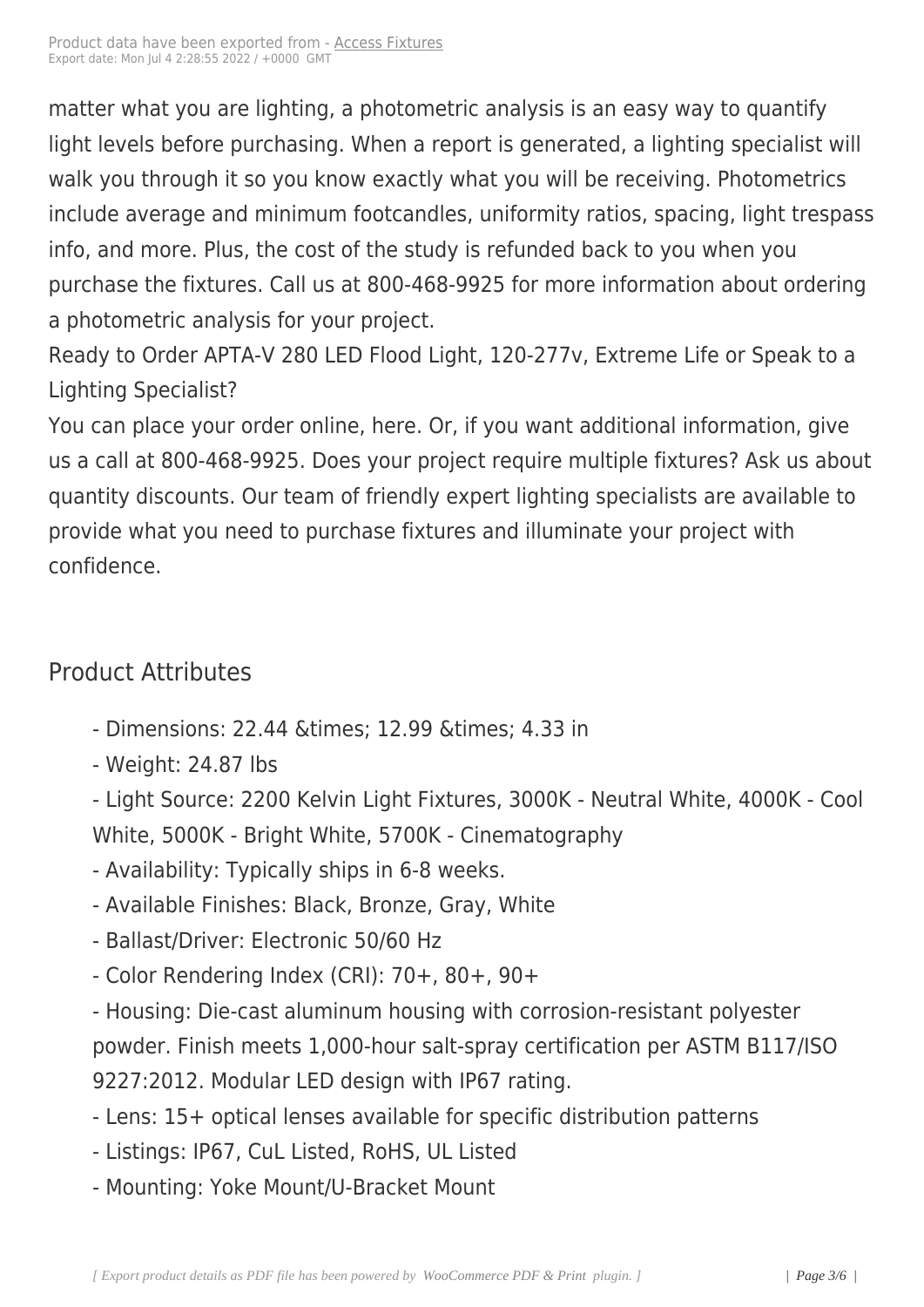- Rated Life: 200,000+ Hours
- Voltage: 120-277v
- Warranty: 5-Year Limited Warranty
- Light Source Lumens: 34200
- System Watts: 253

## Product Gallery



**AccessFixtures** 

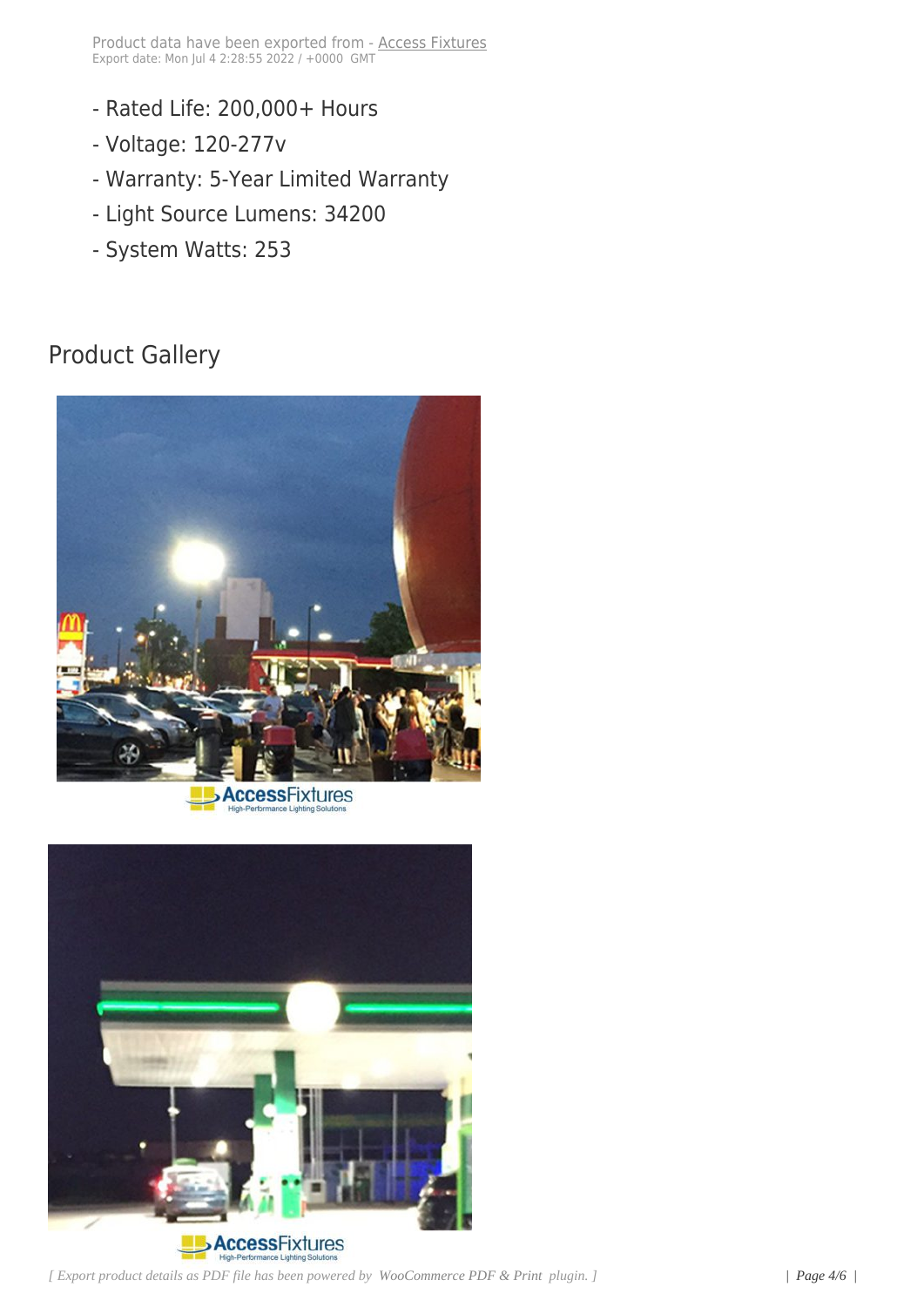





APTA LEDs feature built-in beam angles.<br>Shown here are ISO plot and polar curve for a 60° beam angle.